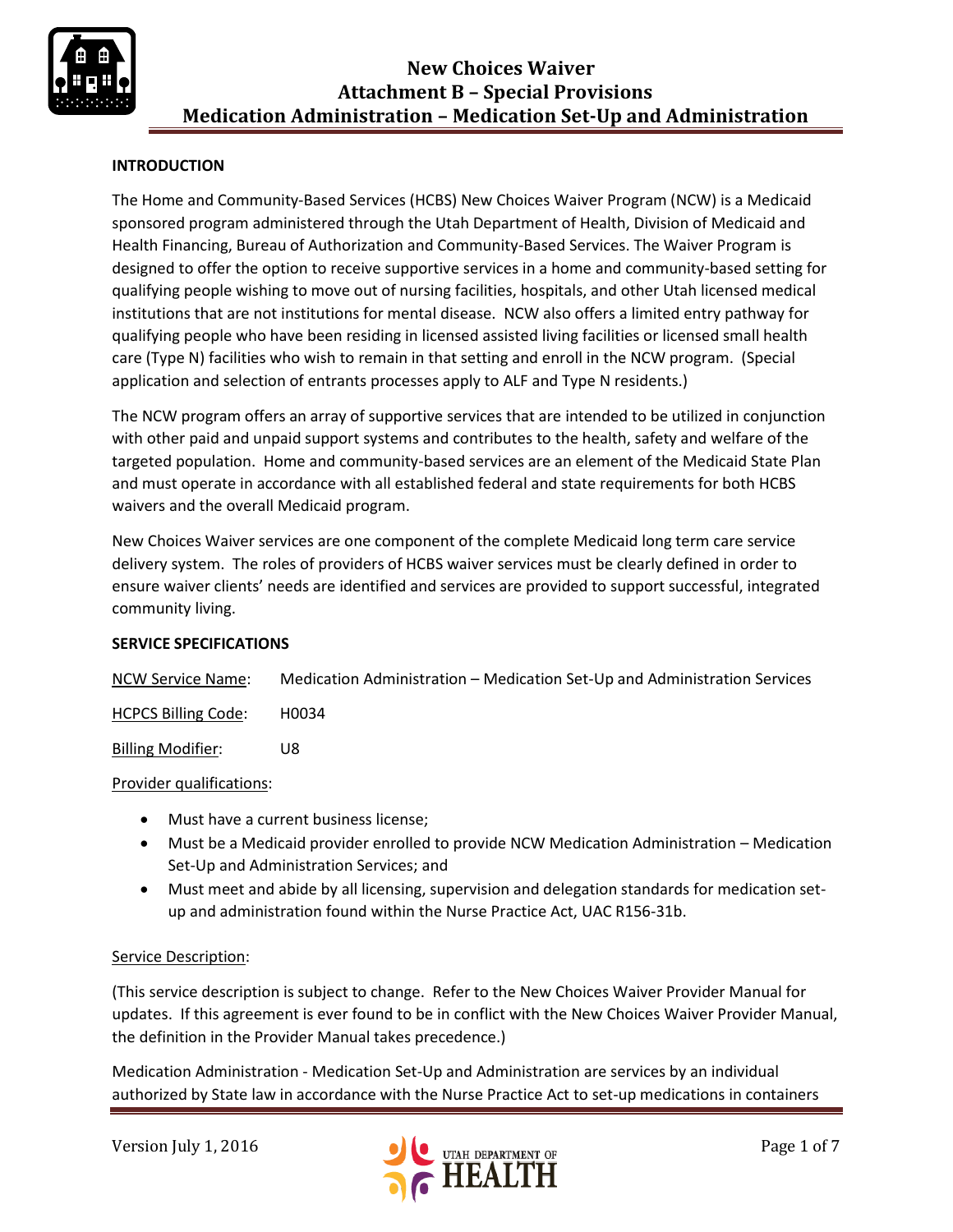

that facilitate safe and effective self-administration when individual dose bubbling packaging by a pharmacy is not available and assistance with self-administration is not covered as an element of another waiver service. Nurses may also assist individuals in the administration of medications as part of a medication maintenance regimen.

## General Requirements:

By signing this attachment, provider agrees to additional terms and conditions as outlined below:

- A. Provider will report any negative or critical incident or incidents likely to receive media or legislative scrutiny involving a NCW client to the client's case management agency or to the New Choices Waiver program office immediately. This includes but is not limited to medication errors, falls, injuries, missing persons, abuse, neglect, exploitation, unexpected hospitalizations, unexpected deaths, Adult Protective Services (APS) or law enforcement involvement, and other similar incidents that raise concern for client safety. As required by law, provider will also report any suspected or actual incidences of abuse, neglect or exploitation to APS or to local law enforcement.
- B. Provider will accept the NCW Medicaid rate as payment in full, and the provider shall not bill the client nor their families an additional fee for services rendered.
- C. Provider will interact with each NCW client's designated case management agency and participate in the person-centered care planning process when requested by the client or their representative.
- D. Provider will review Service Authorization Forms received from waiver case management agencies and will return a signed copy to the case management agency. Service authorizations indicate the amount, duration and frequency of services that are authorized based on the assessment of each client's needs and are subject to approval by the State Medicaid Agency. The authorized HCPCS, number of units, frequency and duration will appear in the service authorization and providers shall not render services to waiver clients until a service authorization has been received and properly executed by both the designated waiver case management agency representative and the provider. Service authorizations are valid for a maximum of one year even if the "end date" on the form is left blank. Claims paid for waiver services for dates of service outside of the date span listed in the service authorization will be recovered. Claims paid for waiver services that exceed the number of units or frequency than was authorized in the service authorization will be recovered. Claims paid for HCPCS codes that were not authorized in the service authorization will be recovered.
- E. Service authorizations are not a guarantee of payment.
- F. Service authorizations are automatically nullified immediately upon any of the following events taking place:

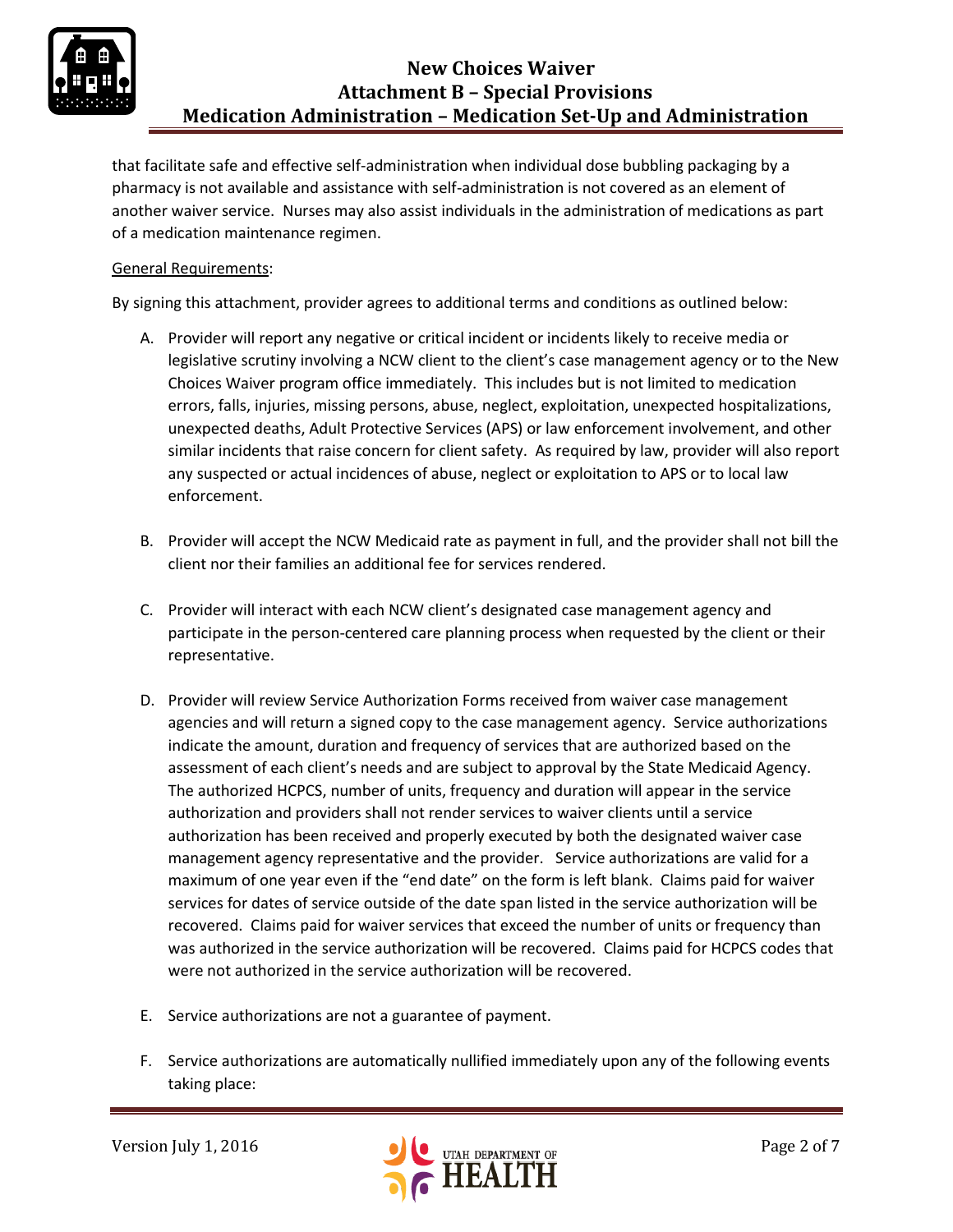

- The NCW client elects to change to a different NCW provider
- The NCW client elects to altogether discontinue receiving the services that the provider offers
- The NCW client loses Medicaid eligibility
- The NCW client is disenrolled from the NCW program for any other reason
- The provider's Medicaid and/or NCW contract is terminated or suspended
- G. Provider will not provide services to waiver clients when they are receiving inpatient treatment. Service authorizations are *suspended* during times when a New Choices Waiver client is admitted to an inpatient setting such as a hospital or nursing facility. Upon the client's discharge from the inpatient setting, provider will communicate with the waiver case management agency to receive verbal approval to reinstate services if any unused units are remaining in the service authorization or to request a new authorization if the existing authorization has expired.
- H. Units of service that have been authorized for one NCW client can only be provided to that NCW client. Provider will not transfer unused units that have been authorized for one NCW client to another NCW client.
- I. Provider will contact a client's designated waiver case management agency if the provider observes that actual service utilization trends appear to exceed the number of units authorized.
- J. Provider will verify client Medicaid eligibility each month in order to avoid providing services that are not reimbursable due to a client's loss of Medicaid benefits. Utah Medicaid offers two methods that providers may use to verify client eligibility:
	- Medicaid Eligibility Lookup Tool [\(https://medicaid.utah.gov\)](https://medicaid.utah.gov/)
	- Access Now (1-800-662-9651 option 1, option 1)
- K. Provider shall not bill Medicaid for services that were not actually provided or for services that the provider anticipates providing to a client in the near or distant future.
- L. Provider shall not bill a client for a missed or canceled appointment unless the client or the client's legal representative has signed a written cancelation policy which expressly allows the provider to charge the client for missed or canceled appointments.
- M. Provider will not engage in unsolicited direct marketing activities to prospective NCW clients. Marketing strategies shall be limited to mass outreach and advertisements. Provider will not approach prospective NCW clients or their representatives unless the client or representative explicitly requests information from the provider. Provider shall refrain from offering incentives or other enticements to persuade a prospective NCW client to choose the provider for waiver services. Provider shall not enter into incentive or kick-back agreements with waiver case

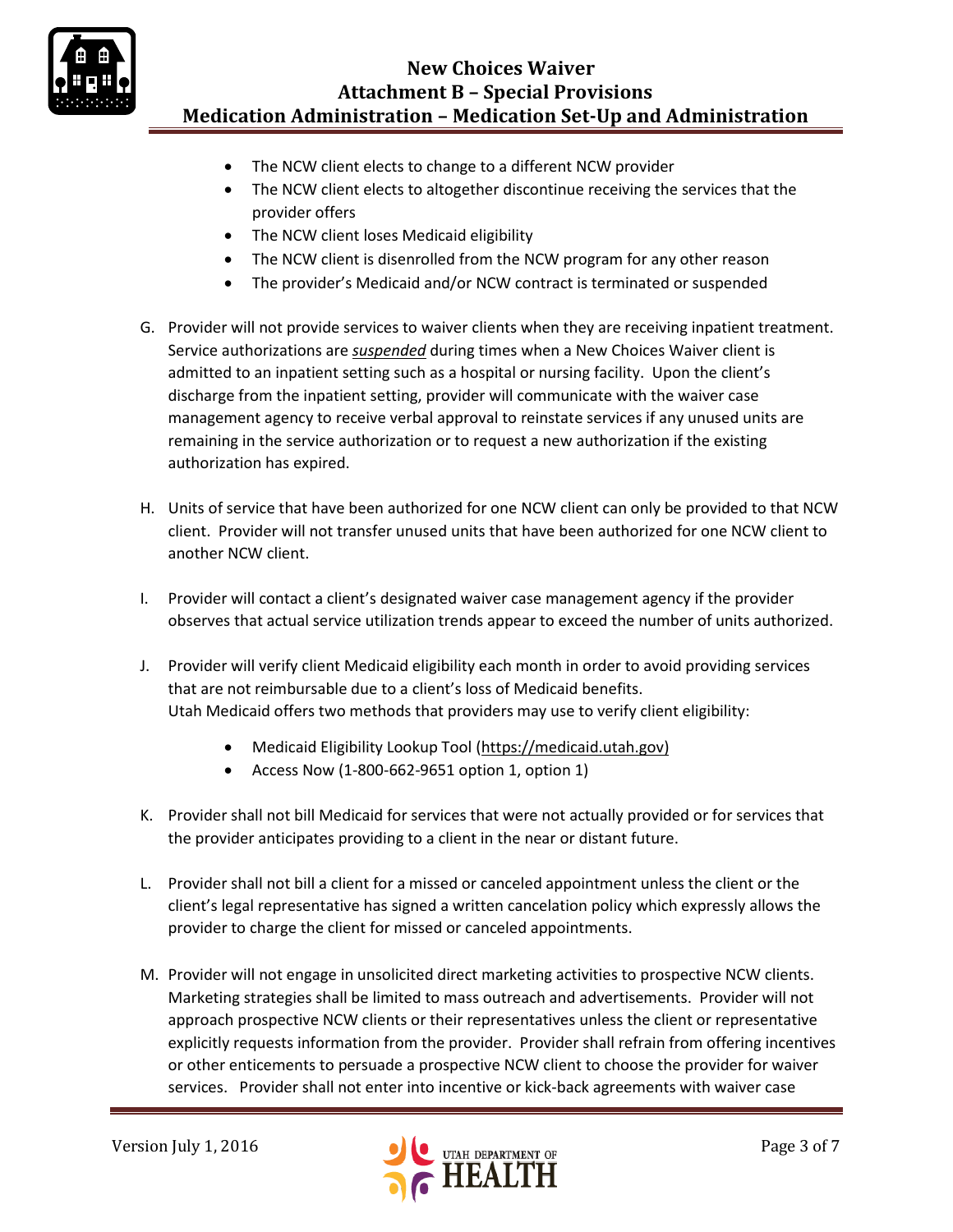

management agencies or otherwise entice the case management agency to influence or limit a NCW client's freedom to choose their own service providers. Provider may not require NCW clients to select a certain waiver or non-waiver provider for other services listed on the personcentered care plan.

- N. Provider will document each service encounter. At a minimum each service encounter record should include:
	- The client's first and last name
	- The date of service for each service encounter
	- The start and end times for each service provided
	- The services provided by service title
	- Notes describing the service encounter
	- The name of the individual who performed the service
	- The signature of the individual(s) who performed the service(s) or who can attest to the completion of the service(s).
- O. Provider will abide by the policies and procedures outlined in the NCW Provider Manual and to stay apprised of policy updates and changes regarding Medicaid and the NCW program. If this agreement is ever found to be in conflict with the NCW Provider Manual, the NCW Provider Manual will take precedence over this agreement. The NCW Provider Manual is posted on the Utah Medicaid website: [https://medicaid.utah.gov](https://medicaid.utah.gov/)
- P. Provider will review the Medicaid Information Bulletins (MIBs) and stay apprised of policy updates and changes regarding Medicaid and the NCW program. The MIB is the tool that the Utah Department of Health, Division of Medicaid and Health Financing uses to disseminate such information to providers and stakeholders. The MIB is published quarterly or more frequently as needed. To subscribe to the Newsletter or to view the MIB releases, visit the Medicaid website: [https://medicaid.utah.gov](https://medicaid.utah.gov/)
- Q. If the provider has Medicare and/or Medicaid certification and loses Medicare and/or Medicaid certification, the provider's New Choices Waiver contract shall also be terminated effective the same day as the termination of the Medicare and/or Medicaid certification. The provider will notify the New Choices Waiver Program Office within 3 business days of receiving the notification letter from Medicare and/or Medicaid. The provider will make every effort to ensure a safe and orderly transition of all NCW clients to other service providers prior to final termination of their NCW contract.
- R. If the provider is aware that it is about to undergo a change of ownership or otherwise elects to voluntarily terminate their New Choices Waiver contract, the provider shall give at least 30 days advance written notice of the change of ownership or voluntary termination to the New Choices Waiver Program Office. Providers shall assist in ensuring a safe and orderly transition of waiver clients to another service provider prior to termination.

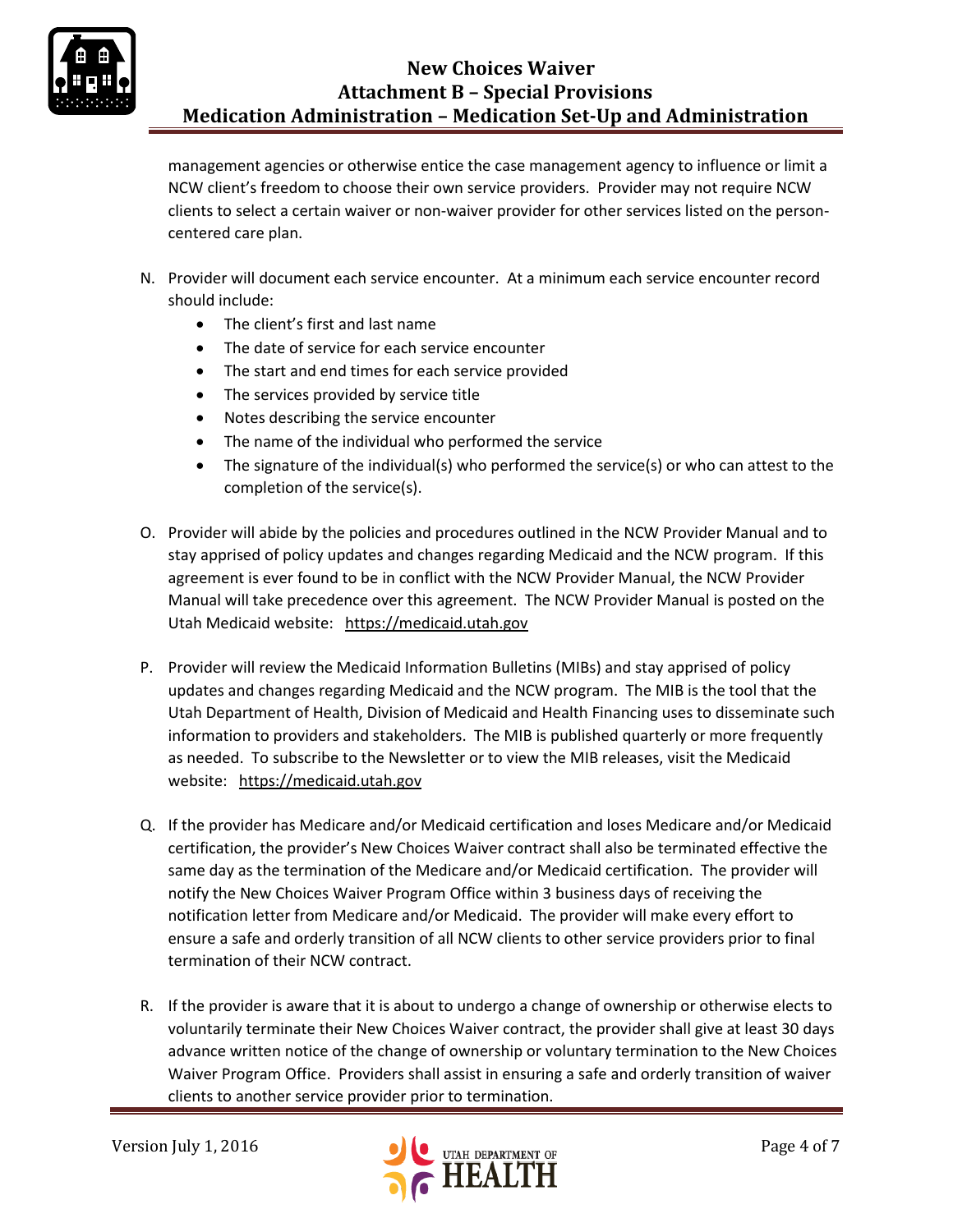

- S. Providers cannot be listed on a person-centered care plan for a NCW client if any of the paid employees of that provider are related to one or both of the assigned NCW case managers by blood or by marriage. If the State Medicaid Agency finds that a conflict of interest is occurring between the provider agency and the case management agency, the provider or the case management agency may be prevented from providing services to that particular client. Exceptions will only be made in remote geographical areas of the state where there are no other willing, qualified providers available to offer the service(s). Only the State Medicaid Agency has authority to approve exceptions to conflict of interest rules.
- T. The State Medicaid Agency may terminate the provider's New Choices Waiver contract after giving the provider 30 days advance written notice for either of the following reasons:
	- 1. The State Medicaid Agency detects a pattern of non-compliance with general Utah Medicaid provider standards,
	- 2. The State Medicaid Agency detects a pattern of non-compliance with NCW policies, procedures and/or provisions listed in this contract.

Examples of conduct that constitutes patterns of non-compliance include but are not limited to:

- Abuse, neglect or exploitation of waiver clients;
- Billing Medicaid in excess of the amount, duration and frequency of services that have been authorized;
- Billing Medicaid for services not provided;
- Inadequate or non-existent record keeping;
- Hiring individual service employees that do not meet the minimum waiver provider qualifications;
- Not maintaining minimum provider qualifications such as required license(s);
- Acts of direct marketing to prospective or currently enrolled clients or their representatives;
- Acts of coercion or manipulation of client freedom of choice rights;
- Acts of offering or receiving incentives or kick-backs to or from other providers or entities in an effort to manipulate client freedom of choice rights; and/or
- Billing NCW clients or their representatives for services covered by Medicaid.

If the State Medicaid Agency discovers conduct that constitutes a pattern of non-compliance but elects not to terminate the provider's New Choices Waiver contract, the State Medicaid Agency may instead suspend making new referrals to the provider, require the provider to repay any overpayments, complete additional training and/or to submit to additional monitoring activities in order to avoid contract termination. The provider will be given hearing rights for any adverse actions taken by the State Medicaid Agency.

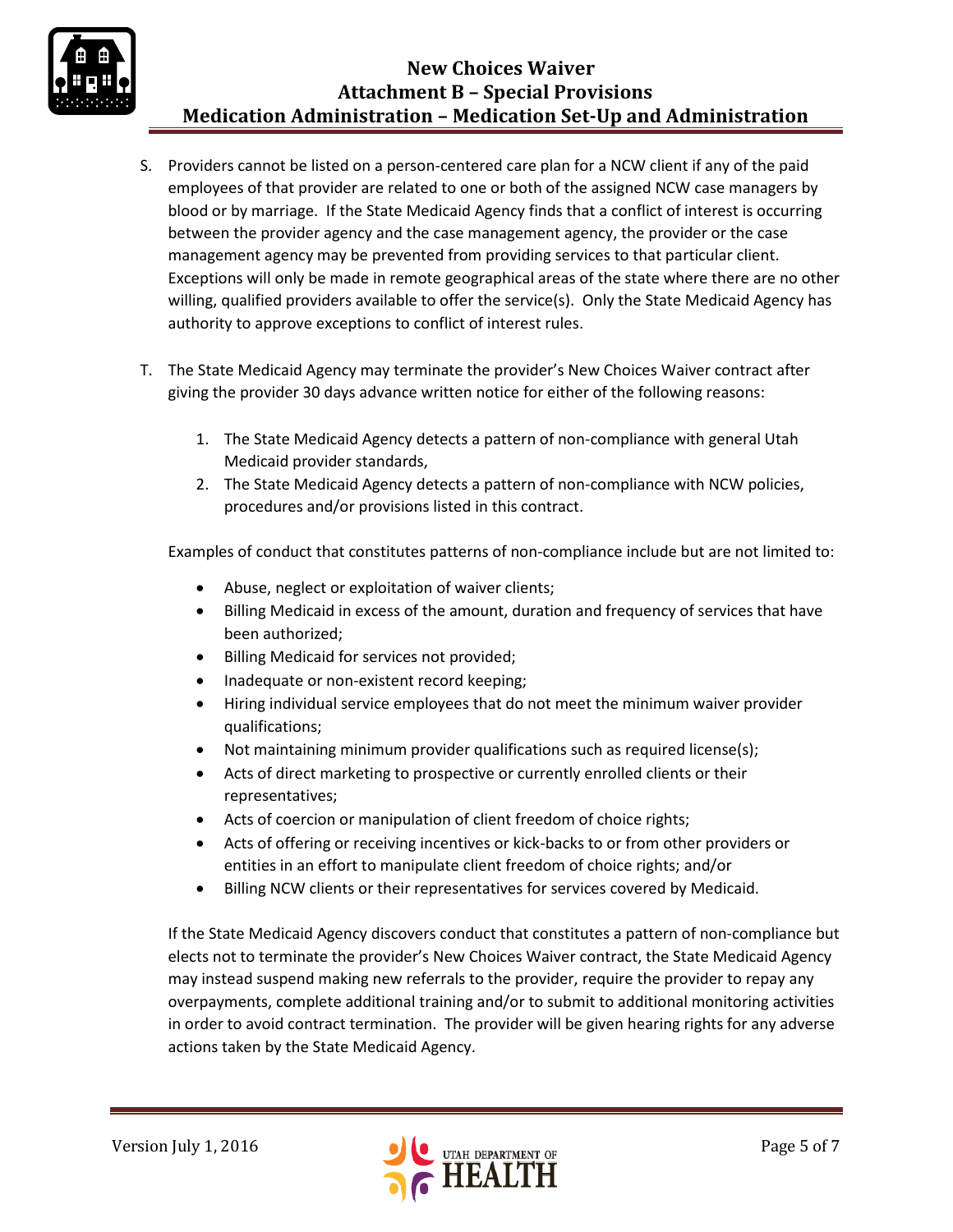

U. All new NCW providers must complete the NCW New Provider Training before the New Choices Waiver Program Office will forward the provider's enrollment application to the next step in the enrollment process. This includes existing providers who experience changes in ownership. NCW New Provider Training is offered one time each month as is located at the Utah Department of Health, 288 N. 1460 W., Salt Lake City, Utah 84114. To register for the next training please call the NCW Program Office and ask to speak with the NCW Provider Specialist. (800)662-9651, option 6.

After the provider is enrolled, additional training is available if the provider requests it by contacting the NCW program office at the same number listed above.

(The rest of this page is intentionally left blank.)

\_\_\_\_\_\_\_\_\_\_\_\_\_\_\_\_\_\_\_\_\_\_\_\_\_\_\_\_\_\_\_\_\_\_\_\_\_\_\_\_\_\_\_\_\_\_\_\_\_\_\_\_\_\_\_\_\_\_\_\_\_\_\_\_\_\_\_\_\_\_\_\_\_\_\_\_\_\_\_\_\_\_